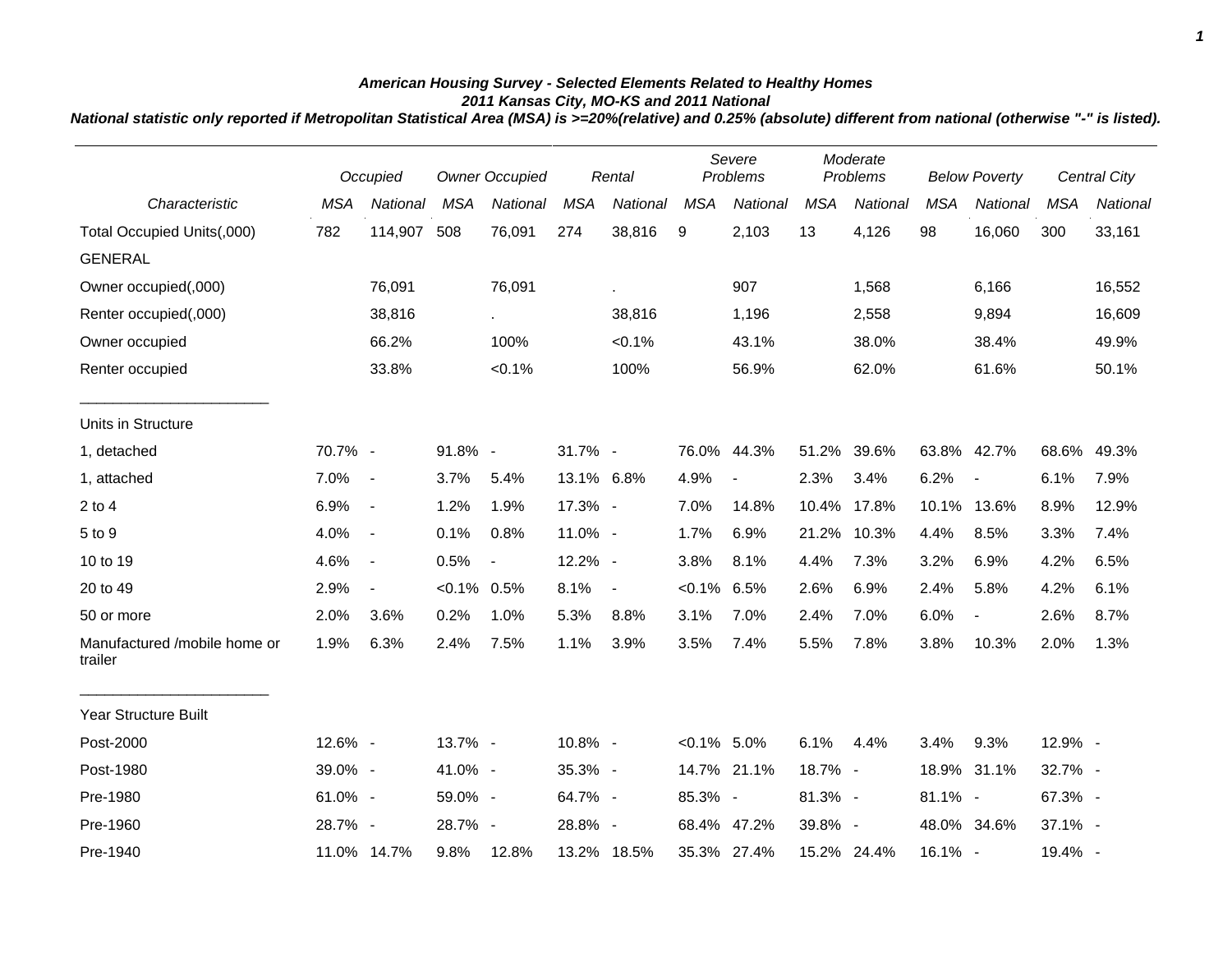|                                                        | Occupied |                          | <b>Owner Occupied</b> |                | Rental     |                          | Severe<br>Problems |          | Moderate<br>Problems |             | <b>Below Poverty</b> |                          | Central City |          |
|--------------------------------------------------------|----------|--------------------------|-----------------------|----------------|------------|--------------------------|--------------------|----------|----------------------|-------------|----------------------|--------------------------|--------------|----------|
| Characteristic                                         | MSA      | National                 | MSA                   | National       | <b>MSA</b> | National                 | <b>MSA</b>         | National | <b>MSA</b>           | National    | <b>MSA</b>           | National                 | <b>MSA</b>   | National |
| Foundation (for 1-unit not<br>manufactured)            |          |                          |                       |                |            |                          |                    |          |                      |             |                      |                          |              |          |
| 1-Unit not manufactured(,000)                          | 608      | 80,505                   | 485                   | 66,752         | 123        | 13,753                   | 7                  | 1,040    | 7                    | 1,772       | 69                   | 7,844                    | 224          | 18,949   |
| With a basement under all of<br>house                  | 65.9%    | 32.7%                    |                       | 70.5% 34.4%    |            | 47.6% 24.0%              | 23.0%              | 32.2%    |                      | 67.9% 22.1% | 55.4%                | 27.3%                    | 67.2%        | 31.9%    |
| With a basement under part of<br>house                 | 20.3%    | 10.6%                    |                       | 20.2% 11.3%    | 20.8% 7.2% |                          | 64.1% 7.9%         |          | 21.5% 8.7%           |             | 21.4% 7.3%           |                          | 22.1%        | 8.1%     |
| With a crawl space                                     | 6.8%     | 22.1%                    | 5.0%                  | 21.4%          | 13.9%      | 25.3%                    | 8.5%               | 24.1%    | 4.1%                 | 40.2%       | 11.3%                | 25.9%                    | 4.8%         | 20.2%    |
| On a concrete slab                                     | 6.4%     | 33.1%                    | 3.9%                  | 31.5%          | 16.0%      | 41.1%                    | 4.3%               | 29.7%    | 4.3%                 | 23.7%       | 11.0%                | 36.4%                    | 5.7%         | 38.2%    |
| In some other way                                      | 0.7%     | 1.6%                     | 0.4%                  | 1.4%           | 1.7%       | 2.4%                     | $< 0.1\%$ 6.1%     |          | 2.1%                 | 5.3%        | 1.0%                 | 3.2%                     | 0.2%         | 1.6%     |
| <b>EXTERIOR</b>                                        |          |                          |                       |                |            |                          |                    |          |                      |             |                      |                          |              |          |
| <b>External Building Conditions (non</b><br>multiunit) |          |                          |                       |                |            |                          |                    |          |                      |             |                      |                          |              |          |
| Sagging roof                                           | 1.5%     | 2.0%                     | 1.3%                  | 1.8%           | 2.7%       | $\overline{\phantom{a}}$ | 8.9%               |          | 3.7%                 | 11.4%       | 1.1%                 | 3.8%                     | 0.8%         | 2.4%     |
| Missing roofing material                               | 2.6%     | 3.6%                     | 2.3%                  | 3.4%           | 4.2%       | $\overline{\phantom{a}}$ | 8.0%               | 9.9%     | 30.6%                | 14.3%       | 4.3%                 | 5.8%                     | 2.1%         | 3.8%     |
| Hole in roof                                           | 1.4%     | $\overline{\phantom{a}}$ | 1.2%                  |                | 2.3%       | $\blacksquare$           | 1.8%               | 7.6%     | 28.2%                | 11.9%       | 3.8%                 | $\overline{\phantom{a}}$ | 2.2%         |          |
| Missing bricks, siding, other<br>outside wall material | 2.8%     | $\blacksquare$           | 2.4%                  |                | 4.3%       | $\blacksquare$           | 8.1%               | 10.7%    | 35.7%                | 14.2%       | 6.4%                 | 5.0%                     | 4.1%         | 3.2%     |
| Sloping outside walls                                  | 1.1%     | $\sim$                   | 1.1%                  | $\blacksquare$ | 1.4%       | 2.2%                     | 4.2%               | 5.9%     | 11.8%                | 8.4%        | 1.3%                 | 2.3%                     | 0.8%         | 1.5%     |
| Boarded up windows                                     | 1.2%     | $\blacksquare$           | 0.5%                  | 0.9%           | 4.2%       | 1.6%                     | 4.0%               |          | 9.5%                 | 6.1%        | 3.7%                 | 2.6%                     | 2.3%         | 1.5%     |
| Broken windows                                         | 4.7%     | $\blacksquare$           | 4.7%                  | 3.7%           | 4.6%       | 6.6%                     | 14.3% -            |          | 20.6% -              |             | 6.9%                 | 8.6%                     | 4.9%         |          |
| Bars on windows                                        | 5.9%     | 2.9%                     | 5.2%                  | 2.7%           | 8.7%       | 3.8%                     | 2.0%               | 4.2%     | 30.1% 7.5%           |             | 14.4%                | 4.8%                     | 11.5% 8.9%   |          |
| Foundation crumbling or has open 7.1%<br>crack or hole |          | 5.4%                     | 6.9%                  | 5.1%           | 7.8%       |                          | 25.6%              | 15.0%    |                      | 52.5% 18.5% | 10.6%                | 8.4%                     | $7.3\%$ -    |          |
| None of the above                                      | 76.8% -  |                          | 78.9% -               |                | 68.4% -    |                          | 72.6% -            |          |                      | 34.0% 50.3% | 66.7% -              |                          | 71.9% -      |          |
| None of the above(excluding bars) 81.0% -              |          |                          | 82.8% -               |                | 74.3% -    |                          | 72.6% -            |          |                      | 35.7% 53.3% | 77.1% -              |                          | 80.2% -      |          |
| Water Leakage During Last 12<br>Months                 |          |                          |                       |                |            |                          |                    |          |                      |             |                      |                          |              |          |

*2*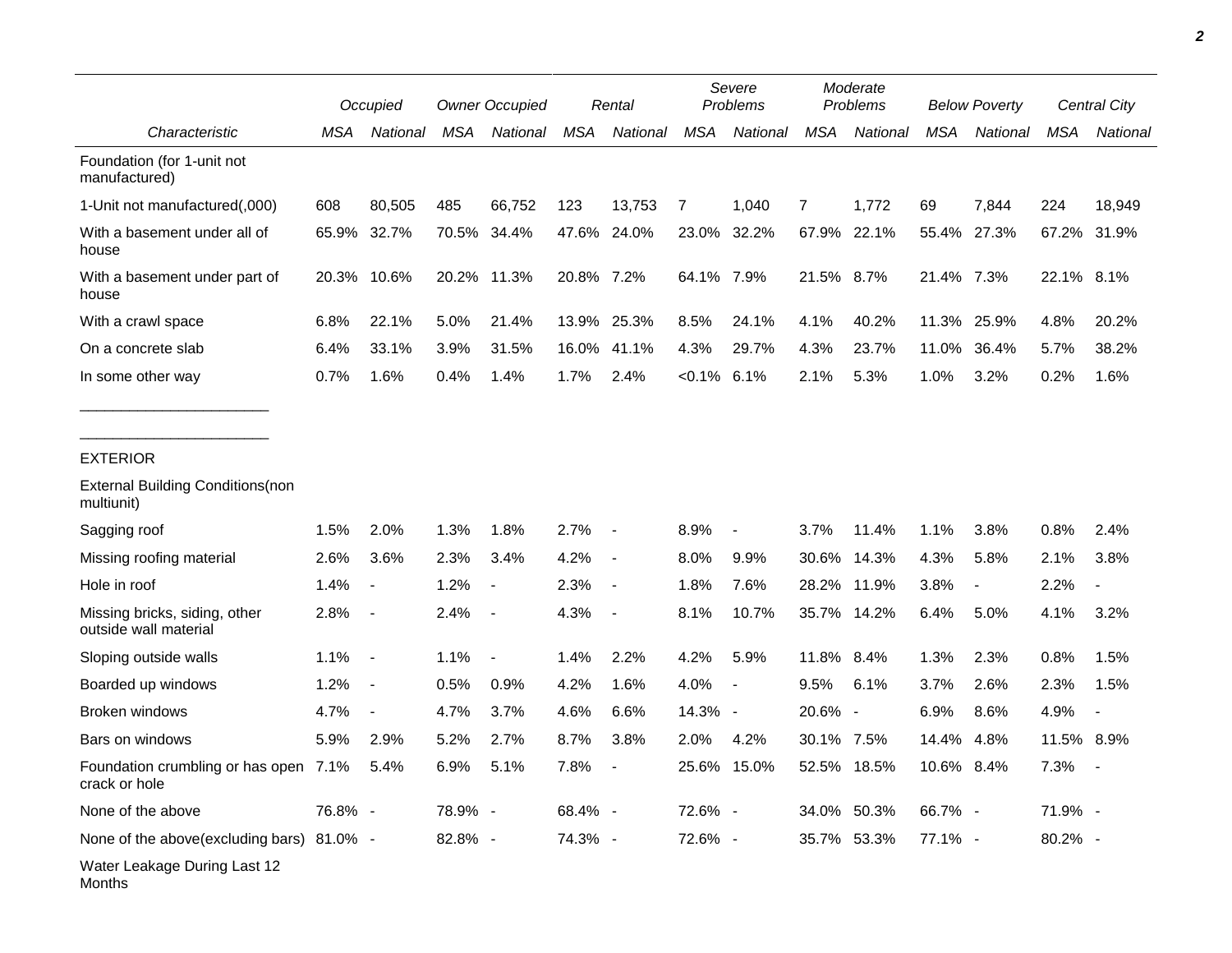|                                         |            | Occupied                 |         | <b>Owner Occupied</b>    |            | Rental                   |            | Severe<br>Problems       |            | Moderate<br>Problems     |             | <b>Below Poverty</b>     |             | Central City             |  |
|-----------------------------------------|------------|--------------------------|---------|--------------------------|------------|--------------------------|------------|--------------------------|------------|--------------------------|-------------|--------------------------|-------------|--------------------------|--|
| Characteristic                          | MSA        | National                 | MSA     | National                 | MSA        | National                 | <b>MSA</b> | National                 | MSA        | National                 | <b>MSA</b>  | National                 | MSA         | National                 |  |
| With leakage from outside<br>structure  | 14.9%      | 11.0%                    |         | 15.5% 11.5%              | 13.8% 9.8% |                          | 17.8% -    |                          |            | 54.9% 29.4%              | 11.1% -     |                          | 16.3% 11.6% |                          |  |
| Roof                                    | 6.6%       | $\overline{\phantom{a}}$ | 6.5%    | $\blacksquare$           | 6.9%       | 4.9%                     | 10.7% -    |                          |            | 29.9% 16.8%              | 6.3%        | $\blacksquare$           | 7.2%        | $\blacksquare$           |  |
| <b>Basement leak</b>                    | 4.9%       | 2.8%                     | 5.3%    | 3.4%                     | 4.0%       | 1.4%                     | 8.9%       | 2.5%                     | 11.5% 5.1% |                          | 2.7%        | 1.9%                     | 4.3%        | 2.6%                     |  |
| Walls, closed windows, or doors<br>leak | 3.0%       | 2.2%                     | 2.9%    | 1.8%                     | 3.1%       | $\overline{\phantom{a}}$ | 2.0%       | 4.7%                     | 12.9% 8.9% |                          | 1.9%        | 2.8%                     | 3.2%        |                          |  |
| Other or Unknown exterior Leak          | 1.6%       | 1.2%                     | 2.0%    | 1.1%                     | 0.8%       | 1.3%                     | 3.9%       | 2.9%                     | 3.7%       | $\overline{\phantom{a}}$ | 1.7%        | 1.3%                     | 2.3%        | 1.4%                     |  |
| <b>INTERIOR</b>                         |            |                          |         |                          |            |                          |            |                          |            |                          |             |                          |             |                          |  |
| Damage                                  |            |                          |         |                          |            |                          |            |                          |            |                          |             |                          |             |                          |  |
| Holes in floors                         | 0.7%       | 1.0%                     | 0.4%    | 0.7%                     | 1.4%       | $\overline{\phantom{a}}$ | 7.7%       | $\overline{\phantom{a}}$ | 12.5% 9.9% |                          | 1.2%        | 2.1%                     | 1.1%        |                          |  |
| Open cracks or holes                    | 5.1%       | $\blacksquare$           | 5.1%    | $\overline{\phantom{a}}$ | 5.1%       | 7.1%                     |            | 14.9% 18.1%              | 44.0%      | 29.9%                    | 8.5%        | $\overline{\phantom{a}}$ | 4.5%        | 6.7%                     |  |
| Broken plaster or peeling paint         | 1.7%       | $\sim$                   | 0.9%    | 1.5%                     | 3.2%       | $\overline{\phantom{a}}$ | 10.6% 8.3% |                          |            | 33.8% 18.6%              | 5.3%        | 3.4%                     | 2.8%        |                          |  |
| Water Leakage During Last 12<br>Months  |            |                          |         |                          |            |                          |            |                          |            |                          |             |                          |             |                          |  |
| With leakage from inside structure      | $10.0\%$ - |                          | 7.8%    | $\overline{\phantom{a}}$ |            | 14.0% 11.2%              | 21.2%      | 16.2%                    |            | 38.0% 25.1%              | 14.8% 11.0% |                          | $11.5%$ -   |                          |  |
| Fixtures backed up or overflowed        | 2.4%       | $\sim$                   | 2.0%    | $\overline{\phantom{a}}$ | 3.1%       | 2.3%                     | 3.2%       | 4.9%                     | 11.5% 6.6% |                          | 1.2%        | 2.2%                     | 3.0%        | 2.2%                     |  |
| Pipes leaked                            | 4.1%       | $\overline{\phantom{a}}$ | 3.1%    | $\blacksquare$           | 5.8%       | $\overline{\phantom{a}}$ | 12.1% 8.4% |                          | 14.7% -    |                          | 5.6%        | $\overline{\phantom{a}}$ | 5.7%        | 4.5%                     |  |
| Broken water heater                     | 0.4%       | 0.8%                     | 0.4%    | 0.9%                     | 0.4%       | 0.8%                     | 1.6%       | $\overline{\phantom{a}}$ | 3.4%       | 2.0%                     | 0.6%        | 1.0%                     | 0.1%        | 0.7%                     |  |
| Other or Unknown                        | 3.5%       | 2.4%                     | 2.6%    | 1.8%                     | 5.1%       | 3.6%                     | 5.9%       | 3.2%                     | 10.4% 6.0% |                          | 7.4%        | 3.0%                     | 3.3%        | $\overline{\phantom{a}}$ |  |
|                                         |            |                          |         |                          |            |                          |            |                          |            |                          |             |                          |             |                          |  |
| Rodents                                 |            |                          |         |                          |            |                          |            |                          |            |                          |             |                          |             |                          |  |
| Signs of rats in last 3 mon.            | 0.3%       | 1.0%                     | 0.3%    | 0.9%                     | 0.3%       | 1.3%                     | 1.7%       | 3.3%                     | 1.1%       | 3.6%                     | 0.4%        | 1.8%                     | 0.7%        | 1.4%                     |  |
| Signs of mice in last 3 mon.            | 12.5% -    |                          | 13.3% - |                          | 10.9% -    |                          | 15.7% -    |                          | 24.1% -    |                          | 20.4% 12.5% |                          | $11.0\%$ -  |                          |  |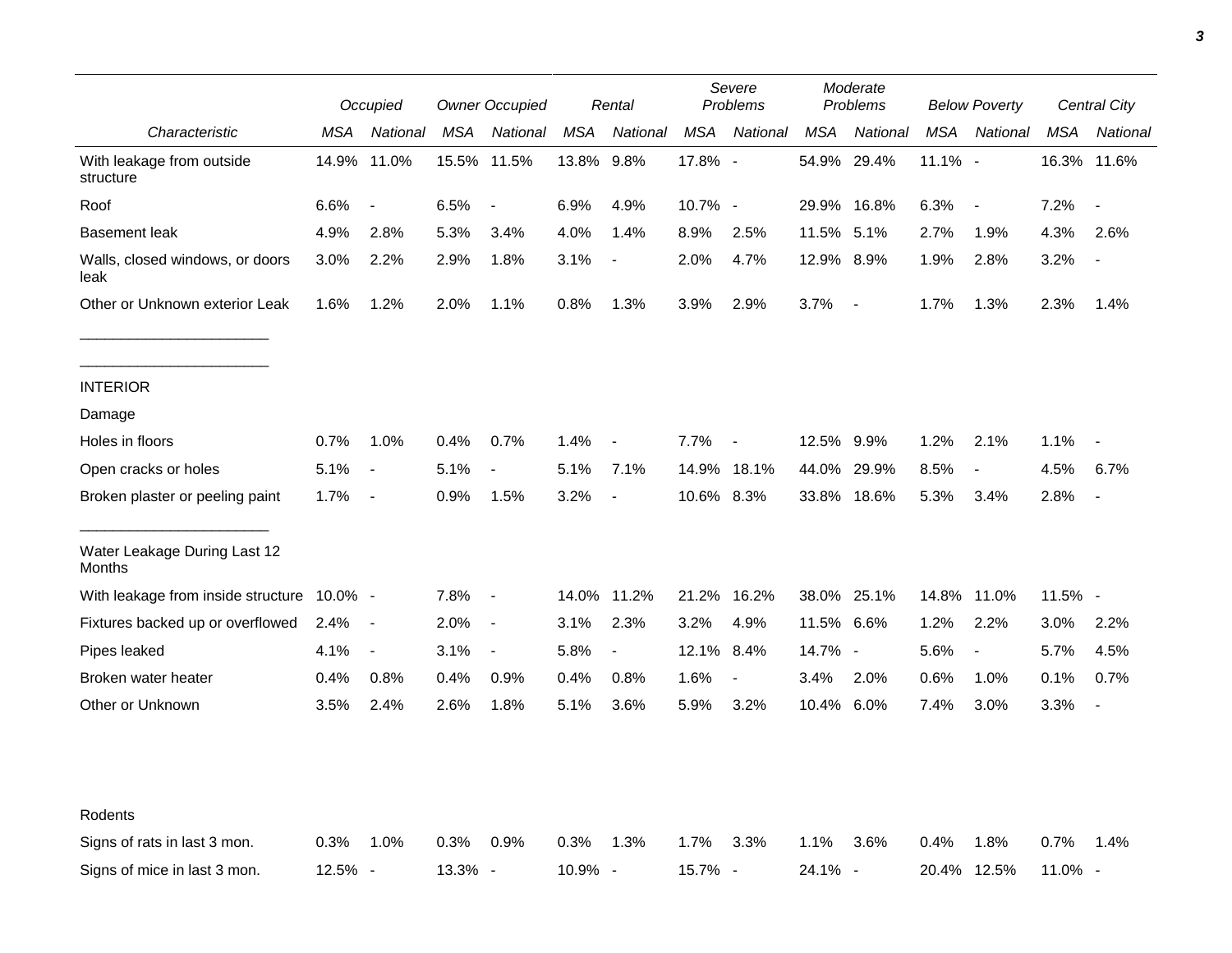|                                                           |             | Occupied                 |                | <b>Owner Occupied</b>    |                | Rental                   |                | Severe<br>Problems       |                | Moderate<br>Problems     |                | <b>Below Poverty</b>     |                | Central City |
|-----------------------------------------------------------|-------------|--------------------------|----------------|--------------------------|----------------|--------------------------|----------------|--------------------------|----------------|--------------------------|----------------|--------------------------|----------------|--------------|
| Characteristic                                            | MSA         | National                 | MSA            | National                 | <b>MSA</b>     | National                 | MSA            | National                 | <b>MSA</b>     | National                 | MSA            | National                 | <b>MSA</b>     | National     |
| Signs of rodents, not sure which<br>kind in last 3 mon.   | 0.5%        | $\overline{\phantom{a}}$ | 0.2%           | 0.5%                     | 1.0%           | $\overline{\phantom{a}}$ | 3.4%           | 1.5%                     | $< 0.1\%$ 1.6% |                          | 0.4%           | 1.0%                     | 0.3%           | 0.7%         |
| Electrical                                                |             |                          |                |                          |                |                          |                |                          |                |                          |                |                          |                |              |
| No electrical wiring                                      | $< 0.1\%$ - |                          | $< 0.1\%$ -    |                          | $< 0.1\%$ 0.2% |                          | $< 0.1\%$ 3.2% |                          | $< 0.1\%$      | 0.1%                     | $< 0.1\%$      | 0.3%                     | $< 0.1\%$ 0.1% |              |
| Exposed wiring                                            | 1.5%        | $\overline{\phantom{a}}$ | 1.8%           | 1.3%                     | 1.1%           | 2.1%                     | 5.3%           | $\overline{\phantom{a}}$ | 2.3%           | 3.9%                     | 3.1%           | 2.5%                     | 2.4%           | 1.6%         |
| Rooms without electric outlets                            | 0.4%        | 0.8%                     | 0.2%           | 0.6%                     | 0.6%           | 1.2%                     | 5.3%           | 6.5%                     | 3.5%           | 2.2%                     | 0.3%           | 1.4%                     | 0.4%           | 1.0%         |
| Fuses/breakers blown in last 3<br>mon.                    | 9.2%        | $\overline{\phantom{a}}$ | 10.8% -        |                          | 6.3%           | 9.4%                     | 17.2% -        |                          | 16.0% -        |                          | 8.1%           | $\overline{\phantom{a}}$ | 8.7%           | $\sim$       |
| Sanitation                                                |             |                          |                |                          |                |                          |                |                          |                |                          |                |                          |                |              |
| Lacking complete kitchen facilities                       | 0.7%        | 1.7%                     | 0.2%           | 0.6%                     | 1.6%           | 4.0%                     | 1.6%           | 8.4%                     | 41.3% -        |                          | 0.7%           | 3.3%                     | 0.4%           | 2.8%         |
| Lacking some or all plumbing<br>facilities                | 0.5%        | 1.3%                     | 0.3%           | 0.8%                     | 0.9%           | 2.1%                     | 48.8%          | 68.2%                    | $<0.1\%$ 0.0%  |                          | 1.2%           | 2.1%                     | 0.7%           | 1.8%         |
| Water not safe to drink                                   | 5.0%        | 8.3%                     | 3.7%           | 6.2%                     | 7.3%           | 12.3%                    | 1.8%           | 14.7%                    | 5.8%           | 14.9%                    | 6.8%           | 13.1%                    | 5.6%           | 10.1%        |
| Water stoppage in last 3 mon.                             | 3.4%        | $\blacksquare$           | 3.5%           | $\overline{\phantom{a}}$ | 3.3%           | 5.1%                     | 3.8%           | 8.3%                     | 9.0%           |                          | 2.8%           | 4.8%                     | 4.5%           |              |
| No flush toilets working some time 1.7%<br>in last 3 mon. |             | $\overline{\phantom{a}}$ | 1.0%           | $\sim$                   | 2.8%           | $\blacksquare$           | 1.7%           | 5.7%                     | 8.4%           | $\overline{\phantom{a}}$ | 3.2%           | $\overline{\phantom{a}}$ | 1.4%           | 2.5%         |
| With sewage disposal breakdowns 2.1%<br>in last 3 mon.    |             | 1.4%                     | 1.8%           | 1.2%                     | 2.7%           | 1.7%                     | 5.0%           | 3.7%                     | 6.0%           | $\overline{\phantom{a}}$ | 6.6%           | 2.0%                     | 2.8%           | 1.6%         |
| Septic tank, cesspool, chemical<br>toilet                 | 6.1%        | 19.6%                    | 8.1%           | 25.7%                    | 2.3%           | 7.5%                     | 6.9%           | 15.6%                    | 6.8%           | 16.1%                    | 7.4%           | 14.7%                    | 1.7%           | 1.3%         |
| With septic tank or cesspool<br>breakdowns in last 3 mon. | $< 0.1\%$ - |                          | $< 0.1\%$ 0.3% |                          | $< 0.1\%$ -    |                          | $< 0.1\%$ 0.8% |                          | $< 0.1\%$ 0.8% |                          | $< 0.1\%$ 0.4% |                          | $< 0.1\%$ -    |              |
|                                                           |             |                          |                |                          |                |                          |                |                          |                |                          |                |                          |                |              |

## HEATING/FUEL

Main Heating Equipment Warm-air furnace 92.3% 64.1% 93.1% 67.9% 90.8% 56.7% 88.1% 47.8% 92.3% 39.1% 92.4% 57.3% 92.8% 62.8% Steam or hot water system 1.0% 11.0% 0.4% 9.7% 2.0% 13.5% 3.5% 18.6% 1.2% 14.0% 1.0% 10.9% 2.0% 15.6%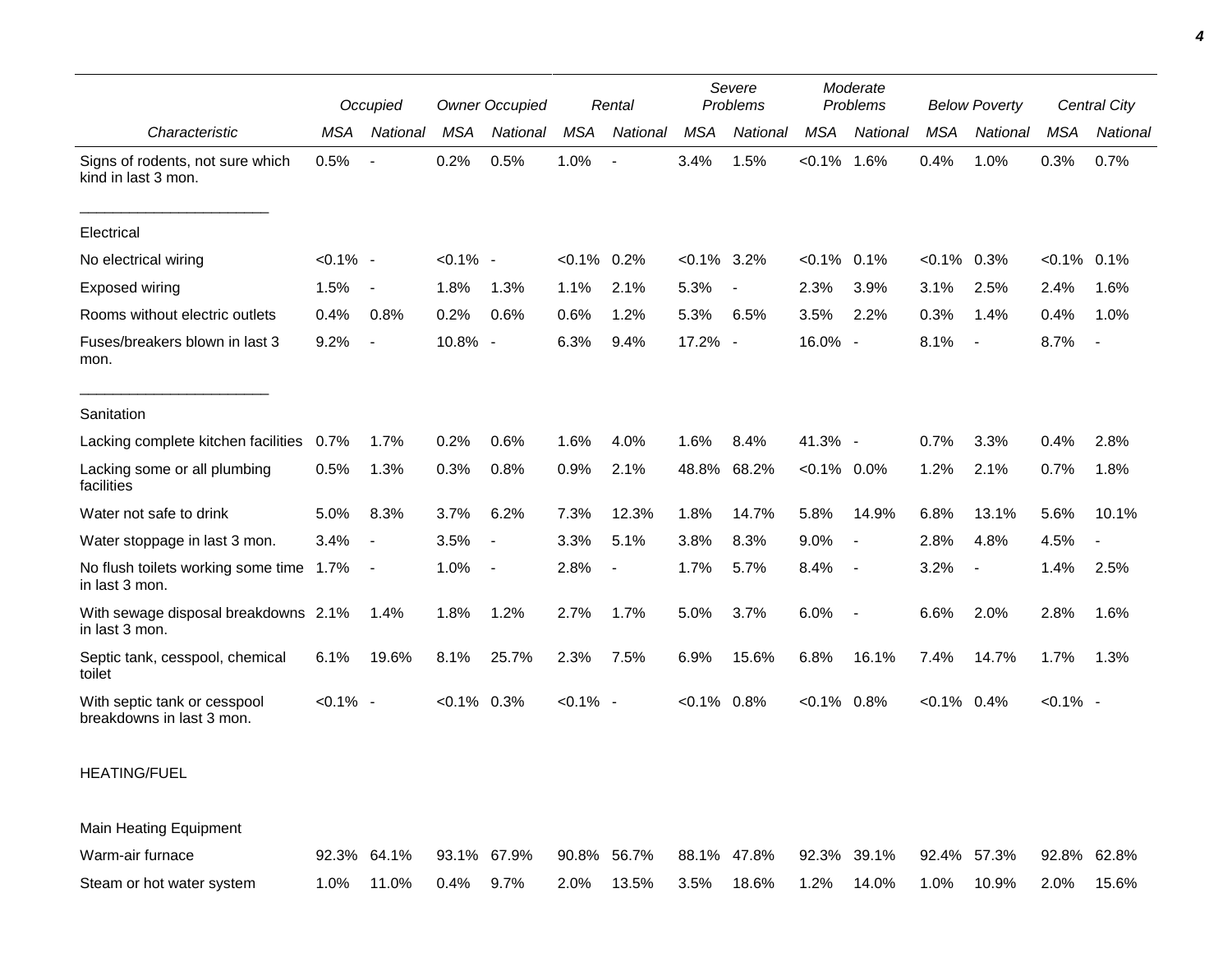|                                                         |                | Occupied                 | <b>Owner Occupied</b> |            |                | Rental                   |                   | Severe<br>Problems       |                | Moderate<br>Problems |                | <b>Below Poverty</b>     |                | Central City      |
|---------------------------------------------------------|----------------|--------------------------|-----------------------|------------|----------------|--------------------------|-------------------|--------------------------|----------------|----------------------|----------------|--------------------------|----------------|-------------------|
| Characteristic                                          | <b>MSA</b>     | National                 | <b>MSA</b>            | National   | <b>MSA</b>     | National                 | <b>MSA</b>        | National                 | <b>MSA</b>     | National             | <b>MSA</b>     | National                 | <b>MSA</b>     | <b>National</b>   |
| Electric heat pump                                      | 4.4%           | 11.8%                    | 4.5%                  | 12.9%      | 4.2%           | 9.6%                     | 6.7%              | $\overline{\phantom{a}}$ | 2.3%           | 4.8%                 | 2.5%           | 9.7%                     | 2.6%           | 8.5%              |
| Built-in electric units                                 | 0.4%           | 4.2%                     | 0.3%                  | 2.6%       | 0.7%           | 7.4%                     | $< 0.1\%$ 5.2%    |                          | $< 0.1\%$      | 5.6%                 | 0.6%           | 5.9%                     | 0.4%           | 3.9%              |
| Floor, wall, or other built-in hot air<br>without ducts | 1.1%           | 3.9%                     | 0.9%                  | 2.4%       | 1.5%           | 6.9%                     | $< 0.1\%$ 7.0%    |                          | $<0.1\%$ 5.6%  |                      | 0.9%           | 6.7%                     | 1.4%           | 5.2%              |
| Room heaters with flue                                  | 0.2%           | 0.8%                     | 0.2%                  | 0.7%       | 0.2%           | 1.0%                     | $< 0.1\%$ 1.1%    |                          | 1.1%           | $\blacksquare$       | 0.2%           | 1.4%                     | 0.1%           | 0.6%              |
| Room heaters without flue                               | $< 0.1\%$ 1.0% |                          | $< 0.1\%$             | 0.8%       | $< 0.1\%$      | 1.2%                     | $< 0.1\%$ 2.5%    |                          | 2.1%           | 25.2%                | $< 0.1\%$ 2.2% |                          | $< 0.1\%$ 0.7% |                   |
| Portable electric heaters                               | 0.4%           | 1.2%                     | 0.5%                  | 0.9%       | 0.2%           | 1.8%                     | $< 0.1\%$ 3.9%    |                          | 1.1%           | 2.0%                 | 1.6%           | 3.0%                     | 0.7%           | 1.4%              |
| <b>Stoves</b>                                           | 0.1%           | 0.9%                     | 0.1%                  | 1.2%       | 0.1%           | 0.5%                     | 1.6%              | 4.0%                     | $< 0.1\%$ 1.0% |                      | 0.2%           | 1.2%                     | $< 0.1\%$ -    |                   |
| Fireplace with inserts                                  | $< 0.1\%$ -    |                          | $< 0.1\%$ -           |            |                | $< 0.1\%$ $< 0.1\%$      | $< 0.1\%$ 0.1%    |                          | $< 0.1\%$      | 0.1%                 | $< 0.1\%$      | 0.1%                     |                | $< 0.1\% < 0.1\%$ |
| Fireplace without inserts                               | $< 0.1\%$ 0.1% |                          | $< 0.1\%$ 0.1%        |            | $< 0.1\%$ -    |                          | $< 0.1\%$ 0.2%    |                          | $< 0.1\%$ 0.1% |                      | $< 0.1\%$ 0.1% |                          | $< 0.1\%$ -    |                   |
| Other                                                   | 0.2%           | $\overline{\phantom{a}}$ | 0.1%                  | $\sim$ $-$ | 0.3%           | $\overline{\phantom{a}}$ | $< 0.1\%$ 1.1%    |                          | $< 0.1\%$ 0.3% |                      | 0.4%           | $\overline{\phantom{a}}$ | 0.1%           | $\sim$            |
| No heating equipment                                    | $< 0.1\%$ 0.4% |                          | $< 0.1\%$ 0.3%        |            | $< 0.1\%$ 0.7% |                          | $< 0.1\%$ 1.1%    |                          | $< 0.1\%$ 0.7% |                      | 0.1%           | 0.6%                     | $< 0.1\%$ 0.7% |                   |
| Cooking stove                                           | $< 0.1\%$ 0.1% |                          | $< 0.1\%$ -           |            | $< 0.1\%$ 0.1% |                          | $< 0.1\%$ 0.2%    |                          | $<0.1\%$ 0.3%  |                      | $< 0.1\%$ 0.2% |                          | $< 0.1\%$ 0.1% |                   |
| <b>Water Heating Fuel</b>                               |                |                          |                       |            |                |                          |                   |                          |                |                      |                |                          |                |                   |
| Electricity                                             | 25.0%          | 41.3%                    | 17.2%                 | 39.0%      | 39.6% -        |                          | 28.0%             | 38.7%                    | 18.7%          | 39.0%                | 23.3%          | 46.9%                    |                | 24.2% 31.9%       |
| Gas, LP/bottled gas                                     | 74.7%          | 54.3%                    | 82.8% 56.6%           |            | 59.6% -        |                          | 72.0%             | 53.8%                    | 69.1% 55.2%    |                      | 75.1%          | 49.2%                    | 75.2% -        |                   |
| Fuel oil                                                | $< 0.1\%$ 4.1% |                          | $< 0.1\%$ 4.0%        |            | $< 0.1\%$ 4.3% |                          | $< 0.1\%$ 6.5%    |                          | $< 0.1\%$ 5.1% |                      | $< 0.1\%$ 3.6% |                          | $< 0.1\%$ 5.0% |                   |
| Kerosene or other liquid fuel                           | $< 0.1\%$ -    |                          | $< 0.1\%$ -           |            | $< 0.1\%$ -    |                          | $< 0.1\% < 0.1\%$ |                          | $< 0.1\%$ 0.1% |                      | $< 0.1\%$ -    |                          | $< 0.1\%$ -    |                   |
| Other                                                   | 0.3%           | $\blacksquare$           | $< 0.1\%$ 0.4%        |            | 0.7%           | 0.2%                     | $< 0.1\%$ 1.0%    |                          | 12.2%          | 0.5%                 | 1.6%           | 0.3%                     | 0.7%           | 0.2%              |
| Clothes Dryer(,000)                                     | 666            | 93,052                   | 499                   | 72,397     | 167            | 20,655                   | $\overline{7}$    | 1,139                    | 9              | 2,344                | 66             | 9,825                    | 240            | 21,908            |
| Have Clothes Dryer                                      | 85.2% -        |                          | 98.3% -               |            | 60.9% -        |                          | 84.9% 54.2%       |                          | 66.6% -        |                      | 67.0% -        |                          | 79.8% -        |                   |
| Electricity                                             | 85.1% -        |                          | 82.5% -               |            | 93.1% -        |                          | 91.4% -           |                          | 93.4% -        |                      | 80.5% -        |                          | 84.7% -        |                   |
| Gas, LP gas (liquid propane)                            | 14.9%          | 21.8%                    | 17.5% 23.5%           |            | 6.9%           | 15.8%                    | 8.6%              | 21.0%                    | 6.6%           | 17.5%                | 19.5% -        |                          | 15.3%          | 25.6%             |
| Other                                                   | $< 0.1\%$ 0.1% |                          | $< 0.1\%$ -           |            | $< 0.1\%$ 0.1% |                          | $< 0.1\%$ 0.1%    |                          |                | $< 0.1\%$ $< 0.1\%$  | $< 0.1\%$ 0.1% |                          | $< 0.1\%$ 0.1% |                   |

Heating Problems

\_\_\_\_\_\_\_\_\_\_\_\_\_\_\_\_\_\_\_\_\_\_\_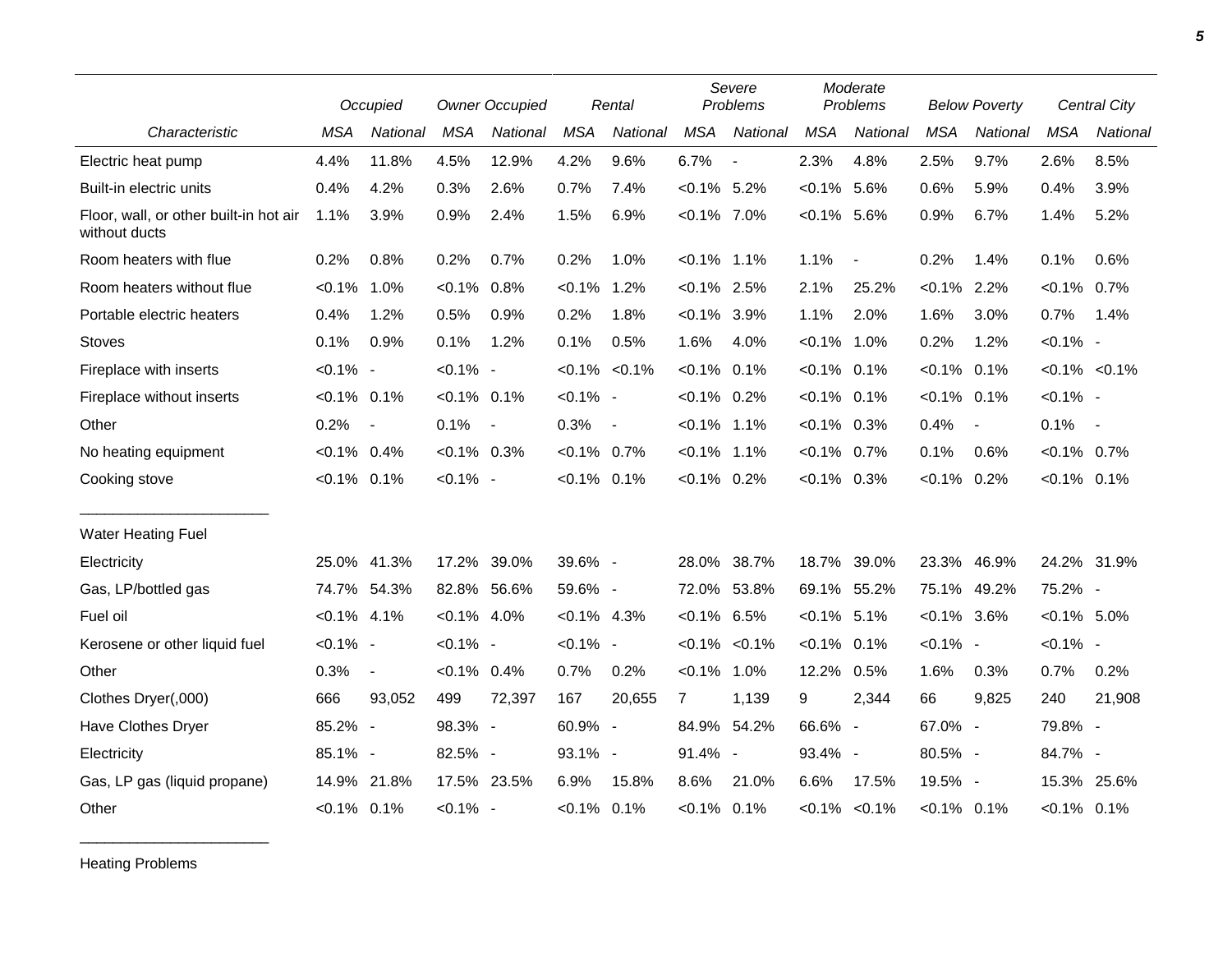|                                                             | Occupied       |                          | <b>Owner Occupied</b> |                          | Rental         |                          | Severe<br>Problems |                | Moderate<br>Problems |                          | <b>Below Poverty</b> |                          | Central City   |                |
|-------------------------------------------------------------|----------------|--------------------------|-----------------------|--------------------------|----------------|--------------------------|--------------------|----------------|----------------------|--------------------------|----------------------|--------------------------|----------------|----------------|
| Characteristic                                              | MSA            | National                 | <b>MSA</b>            | National                 | <b>MSA</b>     | National                 | <b>MSA</b>         | National       | <b>MSA</b>           | National                 | MSA                  | National                 | <b>MSA</b>     | National       |
| Uncomfortably cold for 24 hours or 8.1%<br>more last winter |                | $\overline{\phantom{a}}$ | 7.4%                  |                          | 9.8%           | 12.5%                    | 64.4% 43.7%        |                | 21.3% -              |                          | 9.2%                 | 13.7%                    | 7.6%           | 10.1%          |
| Heating equipment breakdowns                                | 2.3%           | $\blacksquare$           | 2.3%                  |                          | 2.3%           | 3.2%                     | 47.0%              | 31.2%          | 5.6%                 | 4.1%                     | 3.1%                 | 3.8%                     | 2.6%           | $\blacksquare$ |
| Other causes                                                | 4.7%           | 5.9%                     | 4.6%                  |                          | 4.8%           | 6.7%                     | 6.9%               | 11.0%          | 15.8% -              |                          | 4.5%                 | 8.0%                     | 3.6%           | 6.0%           |
| Utility interruption                                        | 1.4%           | 1.9%                     | 1.8%                  | 2.3%                     | 0.6%           | 1.1%                     | 4.9%               | 1.5%           | 2.1%                 | $\overline{\phantom{a}}$ | 0.3%                 | 1.6%                     | 1.2%           |                |
| Inadequate heating capacity                                 | 0.6%           | 1.1%                     | 0.4%                  | 0.7%                     | 1.0%           | 2.0%                     | 2.1%               | 3.9%           | 2.2%                 | 5.4%                     | 0.9%                 | 2.2%                     | 0.3%           | 1.7%           |
| Inadequate insulation                                       | 1.0%           | $\blacksquare$           | 0.8%                  | $\overline{\phantom{a}}$ | 1.3%           | 1.8%                     | 2.1%               | 3.1%           | 5.7%                 | $\blacksquare$           | 1.6%                 | 2.0%                     | 0.8%           | 1.4%           |
| Cost of heating                                             | 1.0%           | $\overline{\phantom{a}}$ | 1.1%                  |                          | 0.8%           | $\blacksquare$           | $< 0.1\%$          | $1.7\%$        | 1.2%                 | 2.8%                     | 0.7%                 | 1.3%                     | 0.8%           |                |
| Other                                                       | 1.1%           | $\overline{\phantom{a}}$ | 0.9%                  | 1.2%                     | 1.5%           |                          | $< 0.1\%$ 3.5%     |                | 6.9%                 | 3.2%                     | 1.9%                 | $\overline{\phantom{a}}$ | 0.8%           | 1.6%           |
| SELECTED PHYSICAL<br><b>PROBLEMS</b>                        |                |                          |                       |                          |                |                          |                    |                |                      |                          |                      |                          |                |                |
| Severe Physical Problems(,000)                              | 9              | 2,103                    | 3                     | 907                      | 5              | 1,196                    | 9                  | 2,103          |                      |                          | 2                    | 522                      | 5              | 909            |
| Severe physical problems                                    | 1.1%           | 1.8%                     | 0.7%                  | 1.2%                     | 1.9%           | 3.1%                     | 100%               | $\blacksquare$ |                      |                          | 1.9%                 | 3.3%                     | 1.5%           | 2.7%           |
| Plumbing                                                    | 0.5%           | 1.2%                     | 0.3%                  | 0.8%                     | 0.9%           | 2.1%                     | 48.8% 68.2%        |                |                      |                          | 1.2%                 | 2.1%                     | 0.7%           | 1.8%           |
| Heating                                                     | 0.5%           | $\overline{\phantom{a}}$ | 0.3%                  | $\blacksquare$           | 0.9%           | $\overline{\phantom{a}}$ | 45.5%              | 28.6%          |                      |                          | 0.6%                 | 1.1%                     | 0.8%           | $\blacksquare$ |
| Electric                                                    | $< 0.1\%$ 0.1% |                          | $< 0.1\%$ 0.1%        |                          | $< 0.1\%$ -    |                          | $< 0.1\%$ 3.1%     |                |                      |                          | $< 0.1\%$            | 0.1%                     | $< 0.1\%$ -    |                |
| Hallways                                                    | $< 0.1\%$      | $0.0\%$                  | $< 0.1\%$             | 0.0%                     | $< 0.1\%$ 0.0% |                          | $< 0.1\%$          | 0.0%           |                      |                          | $< 0.1\%$            | 0.0%                     | $< 0.1\%$ 0.0% |                |
| Upkeep                                                      | 0.1%           | $\blacksquare$           | $< 0.1\%$ -           |                          | 0.1%           | $\blacksquare$           | 5.6%               | 2.5%           |                      |                          | 0.2%                 | $\overline{\phantom{a}}$ | 0.1%           |                |
| Moderate Physical Problems(,000)                            | 13             | 4,126                    | 4                     | 1,568                    | 9              | 2,558                    |                    |                | 13                   | 4,126                    | 4                    | 1,170                    | 5              | 1,628          |
| Moderate physical problems                                  | 1.6%           | 3.6%                     | 0.7%                  | 2.1%                     | 3.3%           | 6.6%                     |                    |                | 100%                 | $\overline{\phantom{a}}$ | 3.6%                 | 7.3%                     | 1.6%           | 4.9%           |
| Plumbing                                                    | 0.1%           | $\blacksquare$           | 0.1%                  |                          | $< 0.1\%$      | 0.4%                     |                    |                | 3.5%                 | 5.2%                     | $< 0.1\%$ 0.4%       |                          | 0.1%           |                |
| Heating                                                     | $< 0.1\%$ 0.9% |                          | $< 0.1\%$             | 0.8%                     | $< 0.1\%$      | 1.1%                     |                    |                | 2.1%                 | 25.2%                    | $< 0.1\%$ 2.1%       |                          | $< 0.1\%$      | 0.7%           |
| Upkeep                                                      | 0.7%           | 1.6%                     | 0.2%                  | 0.5%                     | 1.6%           | 3.7%                     |                    |                | 41.3% -              |                          | 0.7%                 | 2.9%                     | 0.4%           | 2.6%           |
| Hallways                                                    | $<0.1\%$       | 0.0%                     | $< 0.1\%$             | 0.0%                     | $< 0.1\%$      | 0.0%                     |                    |                | $< 0.1\%$ 0.0%       |                          | $< 0.1\%$            | 0.0%                     | $< 0.1\%$      | $0.0\%$        |
| Kitchen                                                     | 0.9%           | $\overline{\phantom{a}}$ | 0.5%                  |                          | 1.6%           | $\overline{\phantom{a}}$ |                    |                | 53.2% 28.2%          |                          | 2.9%                 | 2.3%                     | 1.1%           | 1.6%           |

\_\_\_\_\_\_\_\_\_\_\_\_\_\_\_\_\_\_\_\_\_\_\_